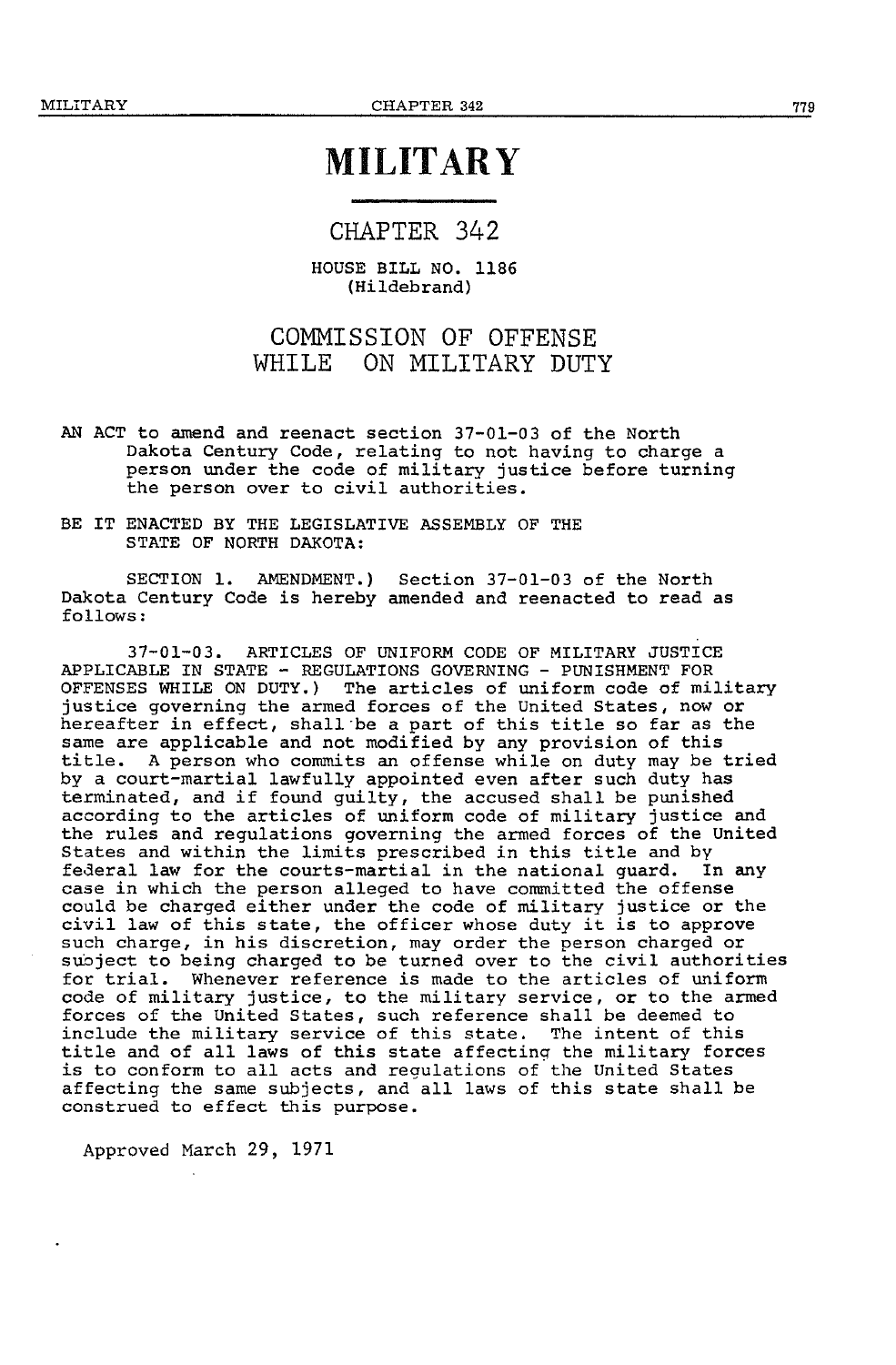#### SENATE BILL NO. 2077 (Lips, Morgan, Sanstead) (Legislative Council Study)

# BOARD OF ARMORY SUPERVISORS

AN ACT to amend and reenact sections 37-10-03, 37-10-03.1, 37-10-03.2, 37-10-03.3, 37-10-03.4, 37-10-04, and 37-10-06 of the North Dakota Century Code, relating to the administration of armories; and to repeal section 37-10-02 of the North Dakota Century Code, relating to the board of armory supervisors.

BE IT ENACTED BY THE LEGISLATIVE ASSEMBLY OF THE STATE OF NORTH DAKOTA:

SECTION 1. AMENDMENT.) Section 37-10-03 of the North Dakota Century Code is hereby amended and reenacted to read as follows:

37-10-03. ADJUTANT GENERAL TO SUPERVISE ARMORIES.) The adjutant general shall fix for each unit of the national guard the maintenance and rent allowance to be paid by this state. The adjutant general shall acquire, contract for, erect, pur-chase, sell, maintain, repair, and alter state-owned armories subject to the laws made and provided therefor. The adjutant general may lease property to be used for armory purposes, but no lease shall extend for a period exceeding twenty-five years.

SECTION 2. AMENDMENT.) Section 37-10-03.1 of the North Dakota Century Code is hereby amended and reenacted to read as follows:

37-10-03.1. SALE OF PORTIONS OF FRAINE BARRACKS.) The adjutant general, with the approval of the governor, may declare that portions of the military reservation known as Fraine Barracks are not needed for military purposes, as the facts and circumstances may reasonably warrant, and may negotiate sales thereof for civilian site purposes. Property to be sold may be subdivided and platted prior to sale at the option of the adjutant general. The North Dakota industrial commission may assist the adjutant general *in* the management and disposal of property to be sold under this section. Sales shall be made under the provisions of sections 54-01-05.1 and 54-01-05.2. All net the proceeds of sales made under this section shall be placed in the state treasury *in* a separate fund for the construction of armories in North Dakota.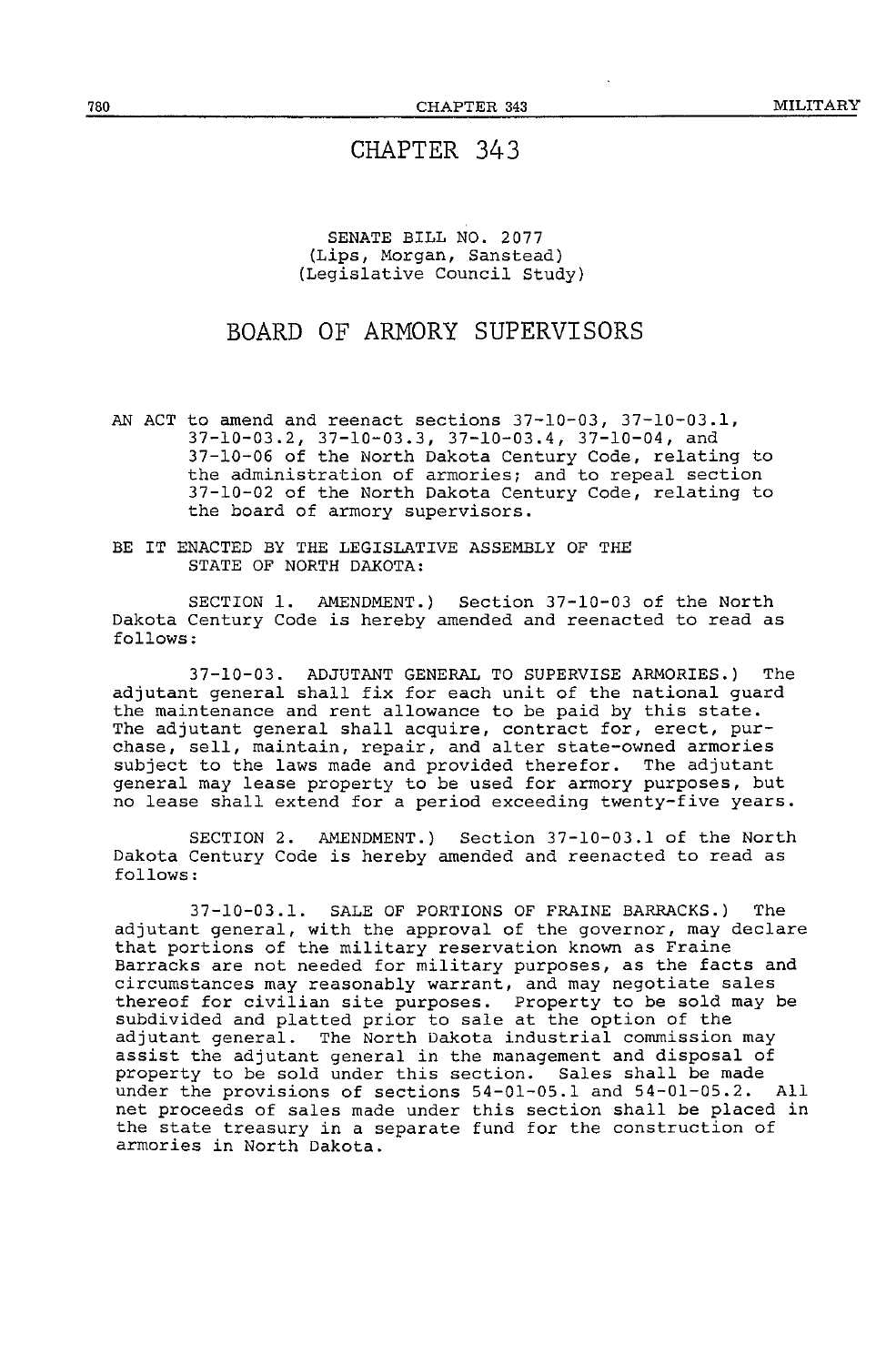SECTION 3. AMENDMENT.) Section 37-10-03.2 of the North Dakota Century Code is hereby amended and reenacted to read as follows:

37-10-03.2. EXCHANGE AND LEASE OF MILITARY LANDS.) The adjutant general may exchange lands owned by the state of North Dakota and used for military purposes with other agencies of the state, counties, municipalities or other political subdivisions, corporations or individuals, and may purchase, within funds available, parcels of land necessary for the construction of armories or the expansion of present military installations in the state of North Dakota. The adjutant general may lease parts of military installations to the department of defense or other agencies of the federal government.

SECTION 4. AMENDMENT.) Section 37-10-03.3 of the North Dakota Century Code is hereby amended and reenacted to read as follows:

37-10-03.3. USE OF STATE FUNDS IN THE CONSTRUCTION OF ARMORIES.) Subject to appropriations made by the legislature, the adjutant general is authorized to make allocations not to exceed twenty thousand dollars for a single unit armory, and not to exceed forty thousand dollars for a multiple unit armory, in collaboration with the federal funds made available under the armory construction program as provided for in Public Law 783, 8lst Congress, chapter 945, 2nd session, approved September 11, 1950, and in collaboration with funds made available by municipalities or counties wherein the armories are to be located, providing that the affected municipalities or counties made available an equal amount of money or facilities. In instances where a city has received a direct grant from the state of North Dakota for the construction of an armory since the year 1940 the amount of the direct grant under this provision of law shall be reduced proportionately.

SECTION 5. AMENDMENT.) Section 37-10-03.4 of the North Dakota Century Code is hereby amended and reenacted to read as follows:

37-10-03.4. CONTRACTING OFFICER FOR CONSTRUCTION OF ARMORIES.) In order that full benefit may be derived under the provisions of Public Law 783, cited under this title, governing bodies of municipalities or counties may by proper resolution appoint and designate the adjutant general of the state as the contracting officer for the construction of such armories, provided that all contracts let shall be subject to the approval of the governing body concerned. The adjutant general is empowered to act as the contracting officer for the state, and may appoint agent officers, or a resident agent, to facilitate the proper completion of the contract.

SECTION 6. AMENDMENT.) Section 37-10-04 of the North Dakota Century Code is hereby amended and reenacted to read as follows: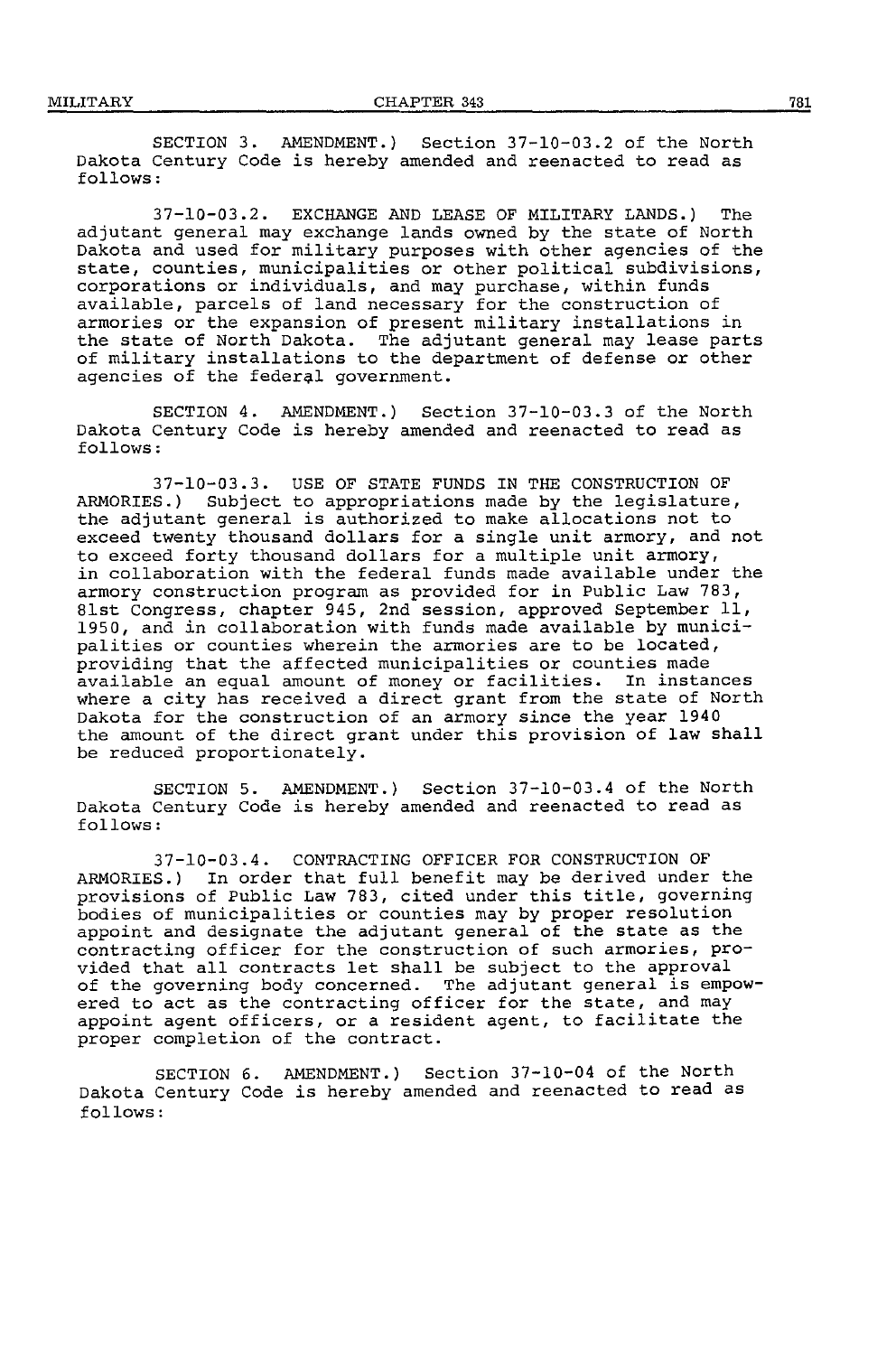37-10-04. USE OF ARMORIES BY OTHER ORGANIZATIONS - REGULATIONS GOVERNING.) The use of armories for the regular meetings or functions of patriotic societies or recognized military servicemen's organizations holding charters from Congress or incorporated in this state shall be granted by the adjutant general or by the officer in charge of any armory at such times and under such circumstances as not to interfere with the use of the armory for military purposes by the company or companies quartered therein. The use of an armory by a society or organization shall be subject to the rules and regulations in force governing the use of armories.

SECTION 7. AMENDMENT.) Section 37-10-06 of the 1969 Supplement to the North Dakota Century Code is hereby amended and reenacted to read as follows:

37-10-06. TRANSFER OF MOTOR STORAGE BUILDINGS.) Any motor storage buildings owned by the state of North Dakota and used by the national guard may be transferred and conveyed to a political subdivision in which such buildings are located in order to take advantage of the provisions of Public Law 783, Blst Congress, 2nd session, chapter 945, and approved September 11, 1950.

SECTION 8. REPEAL.) Section 37-10-02 of the North Dakota Century Code is hereby repealed.

Approved February 19, 1971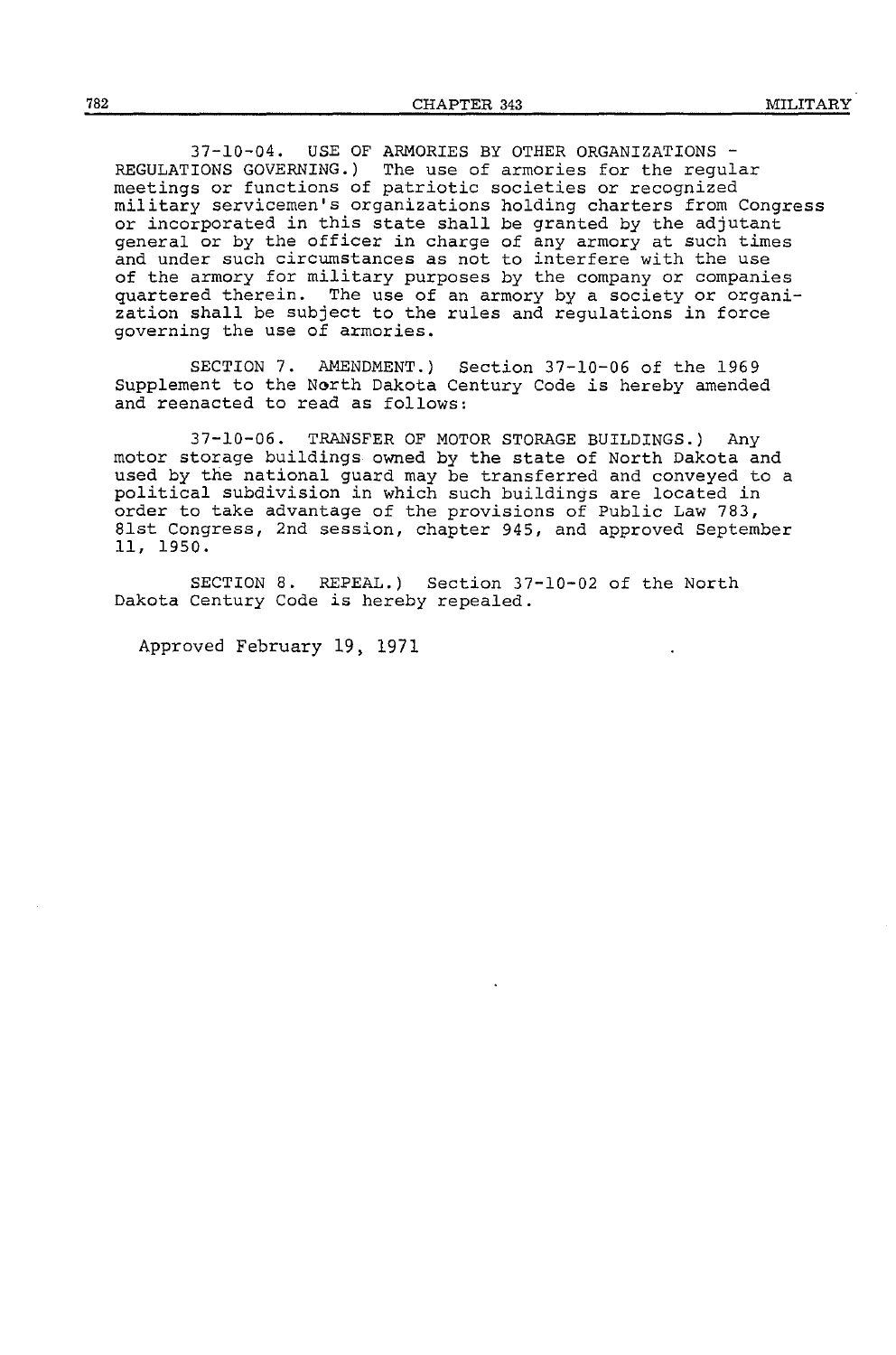#### SENATE BILL NO. 2089 (Lips, Morgan) (From Legislative Council Study)

# ADMINISTRATIVE COMMITTEE ON VETERANS<sup>'</sup> AFFATRS

AN ACT to establish an administrative committee on veterans' affairs and to provide for its powers and duties and organization thereof; to amend and reenact sections 37-01-25.1, 37-14-04, 37-14-05, 37-14-06, 37-14-07, 37-14-08, 37-14-09, 37-14-10, 37-14-11, 37-14-12, 37-14-18, 37-15-03, 37-15-07, 37-15-08, 37-15-10, 37-15-15, 37-15-16, 37-15-19, 37-15-21, and 37-18-07 of the North Dakota Century Code, relating to the veterans' aid fund, the veterans' aid commission, and the soldiers' horne, and the administrative procedures thereof; and to repeal sections 37-14-01, 37-14-02, 37-14-03.1, 37-14-03.2, 37-14-03.4, 37-14-03.5, 37-14-13, 37-14-15, 37-14-17, 37-15-04, 37-15-05, 37-15-06, 37-15-09, 37-15-20, 37-18-02, 37-18-03, and 37-18-09 of the North Dakota Century code, relating to the qualifications, compensation, and terms of members of the veterans' aid commission, appropriations to the veterans' aid fund, the postwar rehabilitation fund, meetings, compensation, powers and duties, oath and bond, approval of contracts, advertisement for bids by the trustees of the soldiers' home, qualifications and appointment of the veterans' service commissioner, and the advisory committee to the department of veterans' affairs.

BE IT ENACTED BY THE LEGISLATIVE ASSEMBLY OF THE STATE OF NORTH DAKOTA:

SECTION 1. ADMINISTRATIVE COMMITTEE ON VETERANS' AFFAIRS-MEMBERSHIP - APPOINTMENT.) There is hereby created an administrative committee on veterans' affairs, which, for purposes of this Act, shall-hereinafter be referred to as the "committee". The committee shall consist of four ex officio nonvoting members and twelve voting members. The adjutant general, the center director of the veterans' administration, the executive director of the North Dakota employment security bureau, and the director of institutions shall be the ex officio nonvoting members who shall serve in an advisory capacity to the committee. On or before June 20, 1971, the american legion, the veterans of foreign wars, the disabled american veterans, and the veterans of World War I, U.S.A., incorporated, shall each prepare a list containing the names of six persons qualifying as veterans under the provisions of section 37-01-40, for appointment as voting members of the committee. On or before July 1, 1971, the governor shall select twelve nominees, three from each list, four of whom shall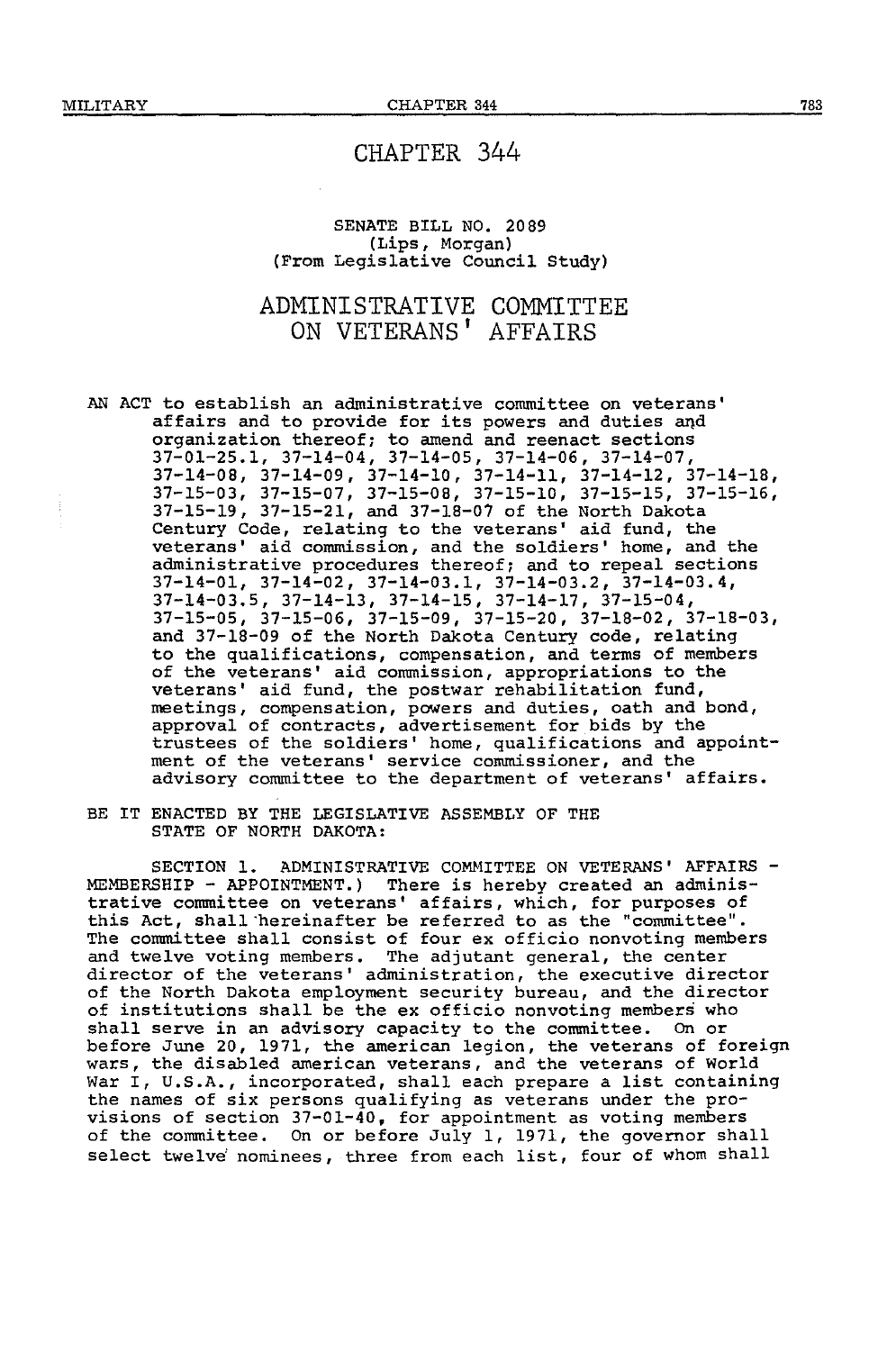be appointed to a term of three years, four of whom shall be appointed to a term of two years, and four of whom shall be appointed to a term of one year, or until their successors are appointed and qualified. On or before the twentieth day of June in each year, beginning in the year 1972, each of the abovelisted nominating organizations shall submit a list containing the names of two persons who qualify as veterans under the provisions of section 37-01-40, to the governor for appointment or reappointment as voting members of the committee. On or before the first day of July in each year, beginning in the year 1972, the governor shall select one nominee from each list, a total of four nominees, to fill expiring terms of voting members of the committee. Each such appointment shall be for a term of three years, or until a successor is appointed and qualified. All terms shall begin on the first day of July and end on the thirtieth day of June in the year specified. In case of the thirtieth day of June in the year specified. inability or failure of any voting member of the committee to serve, the governor shall appoint another member from a list of<br>two persons qualifying as veterans under the provisions of section 37-01-40, submitted by the nominating organization repre-<br>sented by the member who was unable or failed to serve. Such sented by the member who was unable or failed to serve. appointments shall be made for the remainder of the unexpired term.

SECTION 2. CHAIRMAN - SECRETARY - DUTIES - TERMS -  $MEETINGS.)$  A chairman and a secretary of the committee shall be appointed by the governor from among the voting membership of the committee. Such appointment shall be made annually, with Such appointment shall be made annually, with the term of office to begin on the first day of July of the year specified and to end on the thirtieth day of June of the following year. Meetings of the committee shall be held upon the call of the chairman, at such times and places as may be selected by him, and upon due notice to committee members by the secretary. Meetings shall also be called by the chairman upon the written request of any four voting members of the committee. A majority of the members of the committee shall be required for a quorum, and a majority of the members present voting in favor thereof shall be required for any action.

SECTION 3. POWERS AND DUTIES OF COMMITTEE - CREATION OF SUBCOMMITTEES.) The committee shall be responsible for organization, policy, and general administration of all veterans<sup>1</sup> affairs in the state of North Dakoto. It shall have the following powers and duties:

1. The chairman and secretary of the committee, acting jointly, shall appoint from the voting membership of the committee, two subcommittees: a five-member subcommittee to be responsible for supervision and government of the soldiers' home, and a seven-member subcommittee to be responsible for supervision and government of the department of veterans' affairs. Once appointed, a subcommittee member shall continue to serve as long as he remains a voting member of the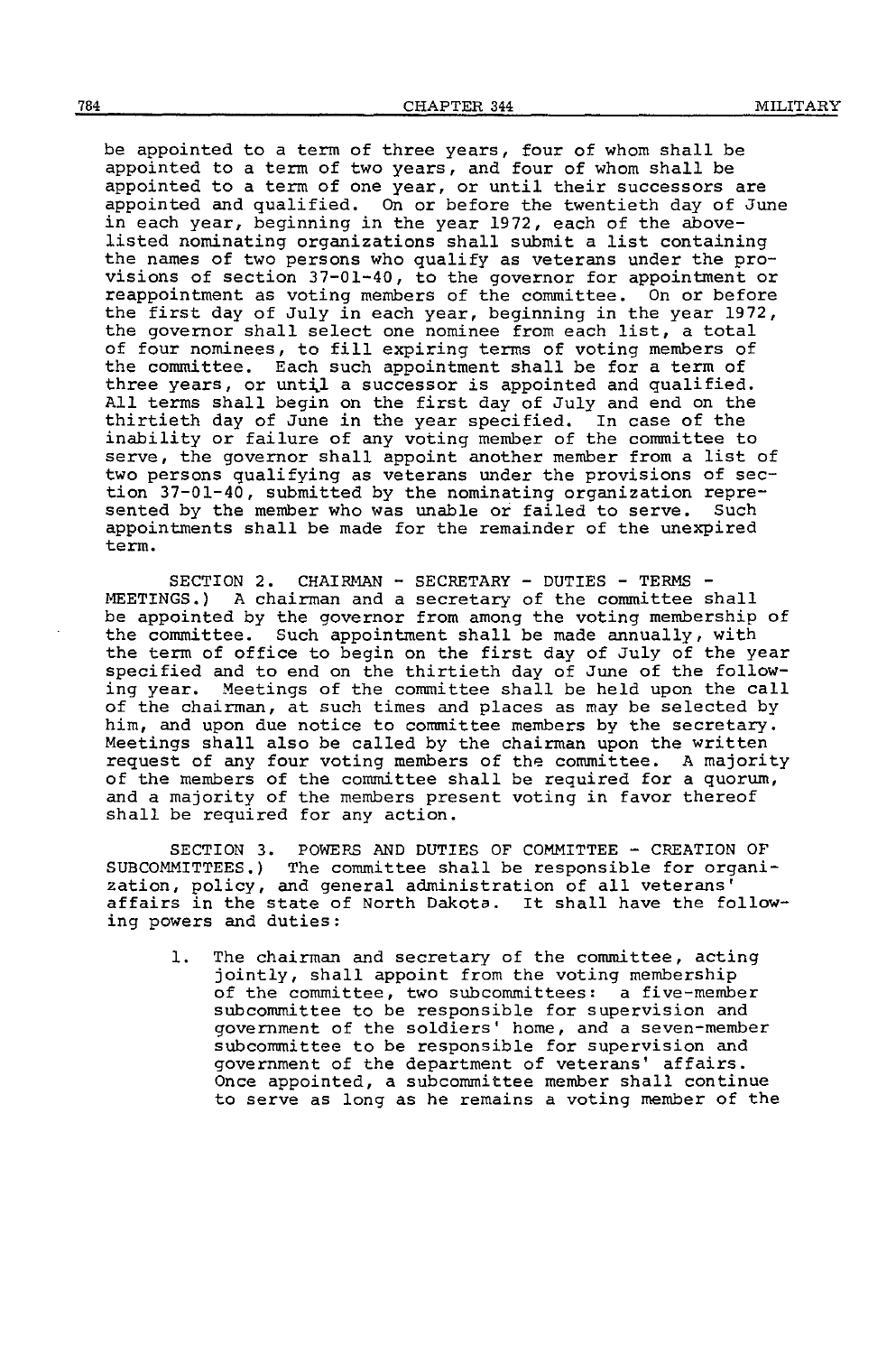committee, unless removed from the subcommittee by the committee chairman and secretary, acting jointly. In no case shall any one voting member serve on both subcommittees at the same time, and each nominating organization listed in section 1 of this Act shall have at least one voting member nominated by it serving on each subcommittee. From the membership of each subcommittee, a chairman will be selected by majority vote to preside over it for the term of one year. No person shall be permitted to serve as chairman of the committee and as chairman of a subcommittee simultaneously. A majority of the members of the subcommittee shall be required for a quorum, and a majority of the members present voting in favor thereof shall be required for any action.

- 2. The committee shall detail the specific powers and duties of each subcommittee relating to supervision, government, and implementation of programs or services provided by the soldiers' home and the department of veterans' affairs.
- 3. The committee shall appoint the commandant of the soldiers' home and the commissioner of the department of veterans' affairs. Individuals appointed to these positions must be bona fide residents of the state, must hold an honorable discharge from active service within the armed forces of the United States, and must<br>have served during a period of war or armed conflict as defined in section 37-01-40. Their terms of office shall be for two years, commencing on July 1, 1971, and on every second anniversary thereof. The committee shall determine the salaries paid to the commandant of the soldiers' home and the commissioner of the department of veterans' affairs within the limits of legislative appropriation. Both officers shall be bonded through the state bonding fund in the sum of five thousand dollars. The commandant of the soldiers' home and the commissioner of veterans' affairs shall serve as the executive secretary for their respective subcommittees, The commandant and the commissioner shall have no vote in the affairs of the subcommittees.
- 4. The committee shall, under recommendation from each of its subcommittees, present any matters needing attention and action to the appropriate board, commission, agency, or department of the state, and the North Dakota veterans' coordinating council.
- 5. The committee shall assure compliance with applicable federal and state laws in the administration of both the department of veterans' affairs and the North Dakota soldiers' home and shall exercise its responsibilities in all things necessary to carry out the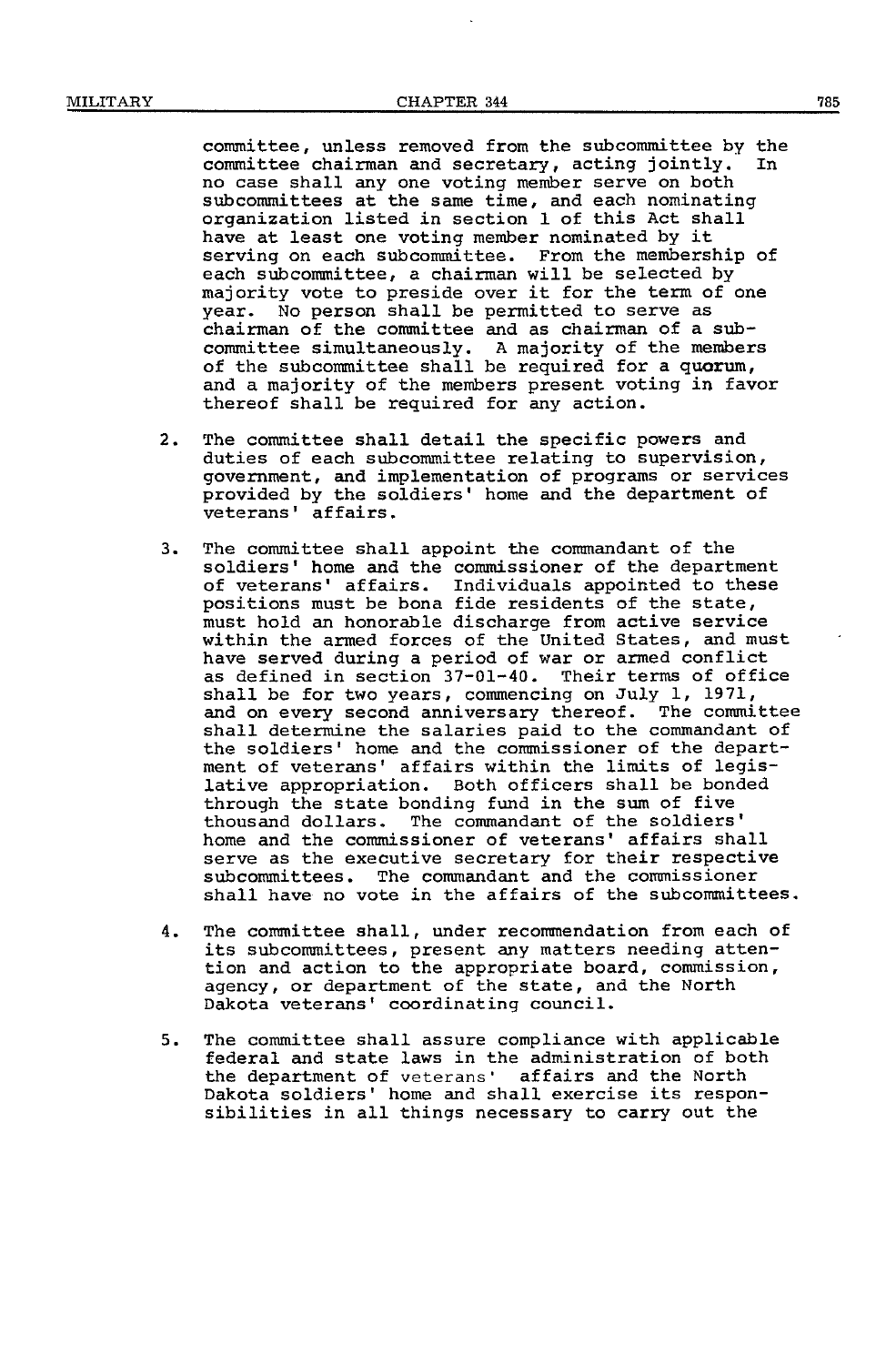provisions of this Act in regard to organization, policy, and general administration of the agencies served and involved in the conduct of veterans' affairs.

SECTION 4. COMMITTEE MEMBERS NOT TO RECEIVE COMPENSATION - EXPENSES PERMITTED.) Committee members shall not receive any compensation for the performance of their official duties. Voting members may be reimbursed for travel expenses and meals and lodging expenses in connection with their official duties at the same rate and in the same manner as are elected officials and employees of the state, with payment to be made by the department of veterans' affairs and the soldiers' home to each of their respective subcommittee members incurring such expenses. Such payment shall be made by warrant-check drawn by the department of accounts and purchases upon the submission of a proper voucher to it, signed by the commissioner of veterans' affairs or the commandant of the soldiers' home, as the case may be.

SECTION 5. AMENDMENT.) Section 37-01-25.1 of the North Dakota Century Code is hereby amended and reenacted to read as follows:

37-01-25.1. REINSTATEMENT TO FORMER POSITION - APPEALS.) Any person referred to in section 37-01-25, who within ninety days after receiving a discharge other than dishonorable from<br>such active noncivilian service, and who is not physically or otherwise incapacitated to perform the duties of the position formerly held by him, applies for such position held by him at the time of entering such active service, shall be given such position or one of like seniority, status, and pay, and shall be immune to discharge from said position except for cause, as defined by the department of veterans' affairs, for a period of one year after entering upon the duties of his civilian posi-<br>tion. Any such person not so reemployed or who is discharged Any such person not so reemployed or who is discharged within a period of one year without cause, shall have the right of appeal to the department of veterans' affairs under such rules and regulations as the administrative committee on veterans' affairs may promulgate. If the department of veterans' affairs shall find that such person was not reemployed or was discharged within one year without cause, it may order any officer or other appointing power to comply with the provisions of this chapter. If such person at the time of entering noncivilian service shall<br>have been an officer or employee of the state of North Dakota or any political subdivision or city thereof, having a merit<br>or civil service system with an appeal board, such appeal board shall have the same powers as are granted to the department of veterans' affairs in this section. In order to carry out the provisions of this chapter, the department of veterans' affairs is hereby authorized to contract and pay for technical or other services with any board, council, or commission established by such state agencies, departments, or divisions to administer such systems. Any person violating any of the provisions of this section shall be guilty of a misdemeanor and shall be punished by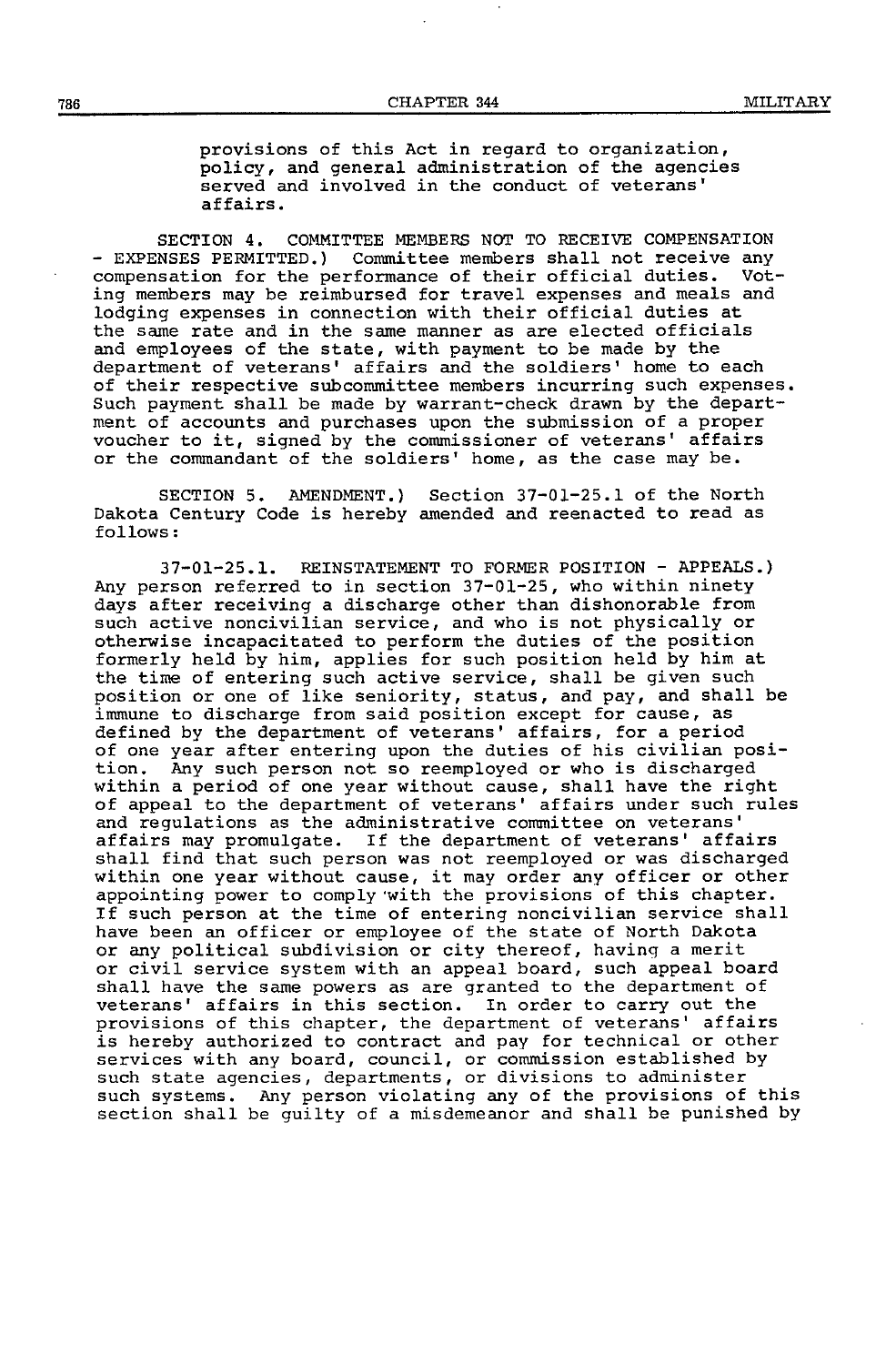a fine of not more than five hundred dollars, or by imprisonment In the county jail for not more than ninety days, or by both such fine and imprisonment.

SECTION 6. AMENDMENT.) Section 37-14-04 of the 1969 Supplement to the North Dakota Century Code is hereby amended and reenacted to read as follows:

 $37-14-04$ . VETERANS' AID FUND - PURPOSE.) The purpose of the veterans' aid fund is to make loans or advancements to any veteran of the armed forces of the United States in World War II, the Korean conflict, or during hostilities in Vietnam, all as defined by section 37-01-40, who has not been dishonorably discharged. A veteran may be permitted to make more than one loan providing he has satisfied payment requirements of a previous loan.

SECTION 7. AMENDMENT.) Section 37-14-05 of the North Dakota Century Code is hereby amended and reenacted to read as follows:

37-14-05. APPLICATION FOR AID.) Any such veteran may make<br>application to the department of veterans' affairs in such form as it may provide, either while he or she is waiting for relief or assistance from such other agency, state or federal, as may provide relief to him, or for further assistance for his education, or otherwise.

SECTION B. AMENDMENT.) Section 37-14-06 of the 1969 Supplement to the North Dakota Century Code is hereby amended and reenacted to read as follows:

 $37-14-06$ . DEPARTMENT MAY PROVIDE AID.) If the department of veterans' affairs is satisfied that such applicant has<br>served as a member of the armed forces of the United States for an aggregate time of not less than thirty days during World War II, the Korean conflict, or during hostilities in Vietnam, all as defined by section 37-01-40, that he is a citizen and resident of the state of North Dakota, and that he has not been dishonor-<br>ably discharged, the department may loan to such applicant, or a guardian of such applicant, a sum from the veterans' aid fund not to exceed the sum of five hundred dollars.

SECTION 9. AMENDMENT.) Section 37-14-07 of the 1969 Supplement to the North Dakota Century Code is hereby amended and reenacted to read as follows:

37-14-07. REPAYMENT TO BE MADE TO AID FUND.) Upon the granting of such an ·application and at the time of such disbursement, the applicant, or his legally appointed guardian, shall be required to execute an agreement with the department of veterans' affairs that within a period of two years from the date of the receipt of the last item of such advancement he will repay to the state of North Dakota for the use of the veterans' aid fund the full amount of all advancements made to him without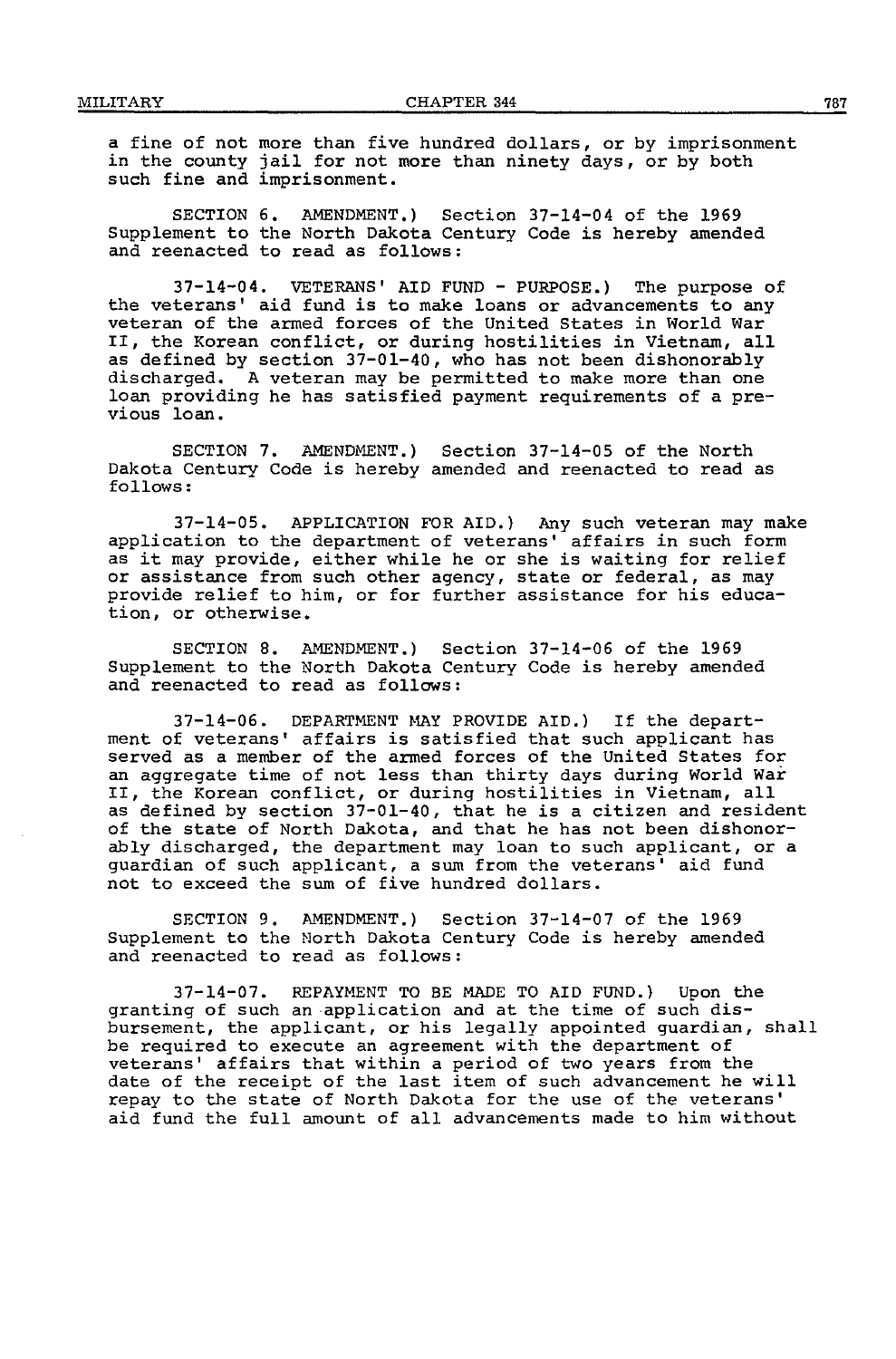interest. The department shall have the authority to take necessary legal action to collect loans if in the opinion of the department the veteran has the financial means to repay, and he deliberately refuses to do so.

SECTION 10. AMENDMENT.) Section 37-14-08 of the 1969 Supplement to the North Dakota Century Code is hereby amended and reenacted to read as follows:

37-14-08. HOW PAYMENTS ARE MADE.) All payments or other expenditures approved by the department of veterans' affairs shall be made upon vouchers approved by the state auditing board by warrant-checks prepared by the department of accounts and purchases.

SECTION 11. AMENDMENT.) Section 37-14-09 of the 1969 Supplement to the North Dakota Century Code is hereby amended and reenacted to read as follows:

37-14-09. RECORDS - REPORT TO GOVERNOR AND SECRETARY OF STATE.) The department of veterans' affairs shall keep full records and files of all transactions, applications, advance-ments, and business pertaining to the veterans' aid fund and shall present a report as prescribed by subsection 6 of section 54-06-04 to the governor and the secretary of state containing a full and complete audit and report of all such business and the disbursements made from, and repayments made to, the veterans' aid fund during the preceding two fiscal years.

SECTION 12. AMENDMENT.) Section 37-14-10 of the North Dakota Century Code is hereby amended and reenacted to read as follows:

37-14-10. COMMITTEE MAY ADOPT RULES.) The administrative committee on veterans' affairs may make and promulgate such reasonable rules and regulations as may be necessary and proper to administer the provisions of this chapter relating to the veterans' aid fund. In any hearings or action taken under the provisions of this chapter, the provisions of chapters 28-32 of the title Judicial Procedure, Civil, shall not apply.

SECTION 13. AMENDMENT.) Section 37-14-11 of the North Dakota Century Code is hereby amended and reenacted to read as follows:

37-14-11. PAnlENT OF EXPENSES - LHUTATION.) The department of veterans' affairs may expend for any purpose necessary to the proper administration of this chapter sums not to exceed the amount appropriated therefor by the legislative assembly. Vouchers shall be issued in the manner provided in this chapter.

SECTION 14. AMENDMENT.) Section 37-14-12 of the North Dakota Century Code is hereby amended and reenacted to read as follows: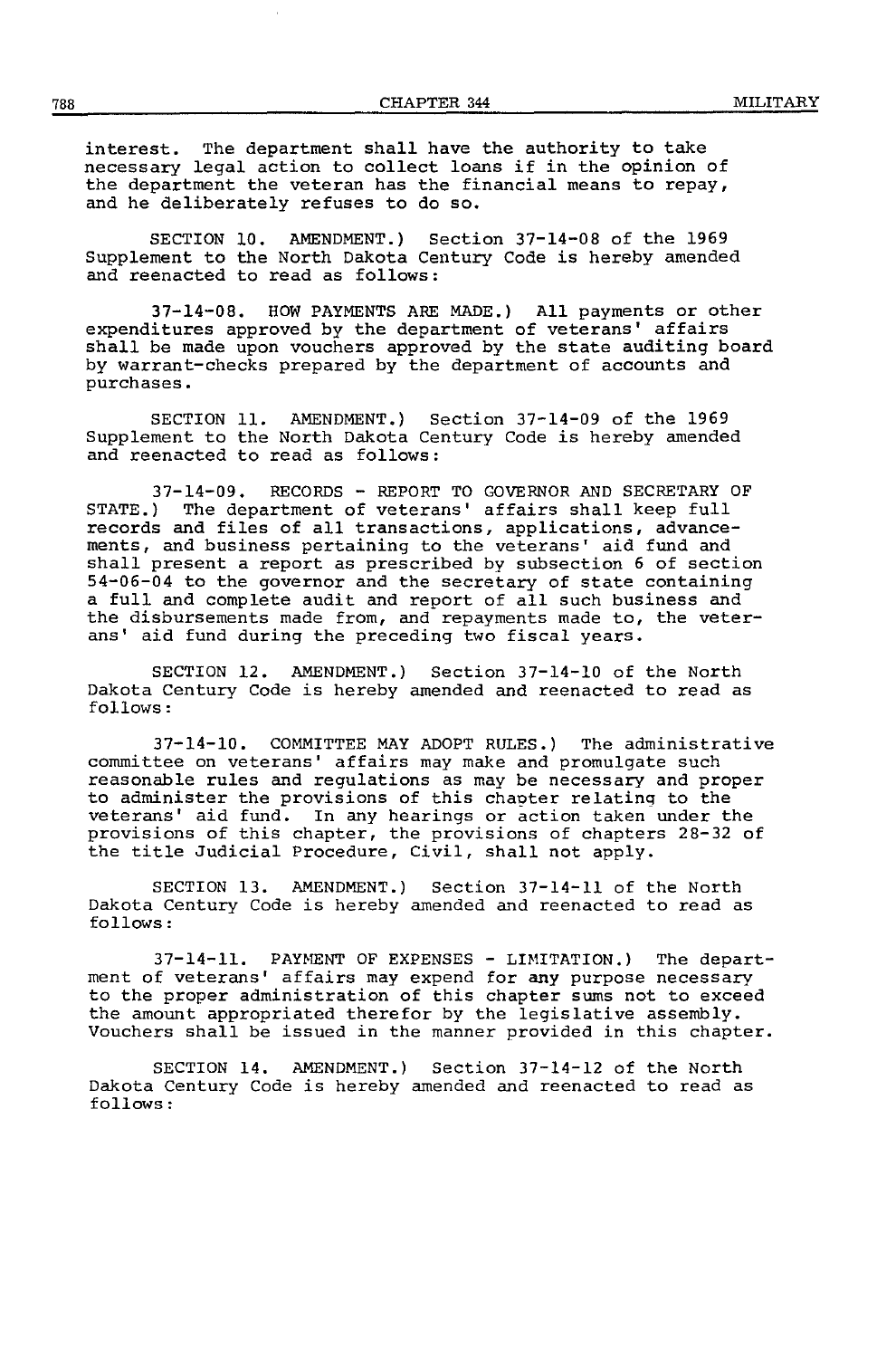37-14-12. DECISION OF DEPARTMENT FINAL.) The department of veterans' affairs shall have full and sole power, authority, and jurisdiction over the granting or refusal of applications for relief or assistance from the veterans' aid fund under policies set by the administrative committee on veterans' affairs, and all of its decisions shall be final.

SECTION 15. AMENDMENT.) Section 37-14-18 of the North Dakota Century Code is hereby amended and reenacted to read as follows:

37-14-18. COUNTY VETERANS' SERVICE OFFICER- APPOINTMENT - DUTIES.) The board of county commissioners of each county of the state of North Dakota may appoint, employ, and pay, on a full-time or part-time basis, an officer to be known as a county veterans' service officer. Such appointment shall be made with the advice of the commissioner of veterans' affairs. It shall be the duty of such county veterans' service officer to acquaint himself with the laws, both state and federal, enacted for the benefit of returning servicemen and to assist such returning members of the armed forces in the presentation, proof, and establishment of such claims, privileges, and rights as they have. It also shall be the duty of the county veterans' service of-ficer, under the supervision of the state commissioner of veterans' affairs, to actively cooperate with and to coordinate the activities of the state and federal agencies within the county which he serves to facilitate their operation and ensure prompt-<br>ness in the solution of the problems concerned with the re-<br>establishment of returning servicemen and women in civilian pursuits.

SECTION 16. AMENDMENT.) Section 37-15-03 of the North Dakota Century Code is hereby amended and reenacted to read as follows:

37-15-03. GOVERNMENT OF SOLDIERS' HOME.) The general supervision and government of the soldiers' home shall be vested in the administrative committee on veterans' affairs.

SECTION 17. AMENDMENT.) Section 37-15-07 of the 1969 Supplement to the North Dakota Century Code is hereby amended and reenacted to read as follows:

37-15-07. COMMANDANT OF SOLDIERS' HOME - APPOINTMENT - QUALIFICATIONS - SALARY - TERM- BOND.) The appointment, qualifications, term of office, and salary of the commandant of the soldiers' home shall be as prescribed in section 3 of this Act. The commandant shall be bonded through the state bonding fund in the amount as determined by the administrative committee on veterans' affairs, provided that such bond shall be in a minimum amount of five thousand dollars.

SECTION 18. AMENDMENT.) Section 37-15-08 of the North Dakota Century Code is hereby amended and reenacted to read as follows: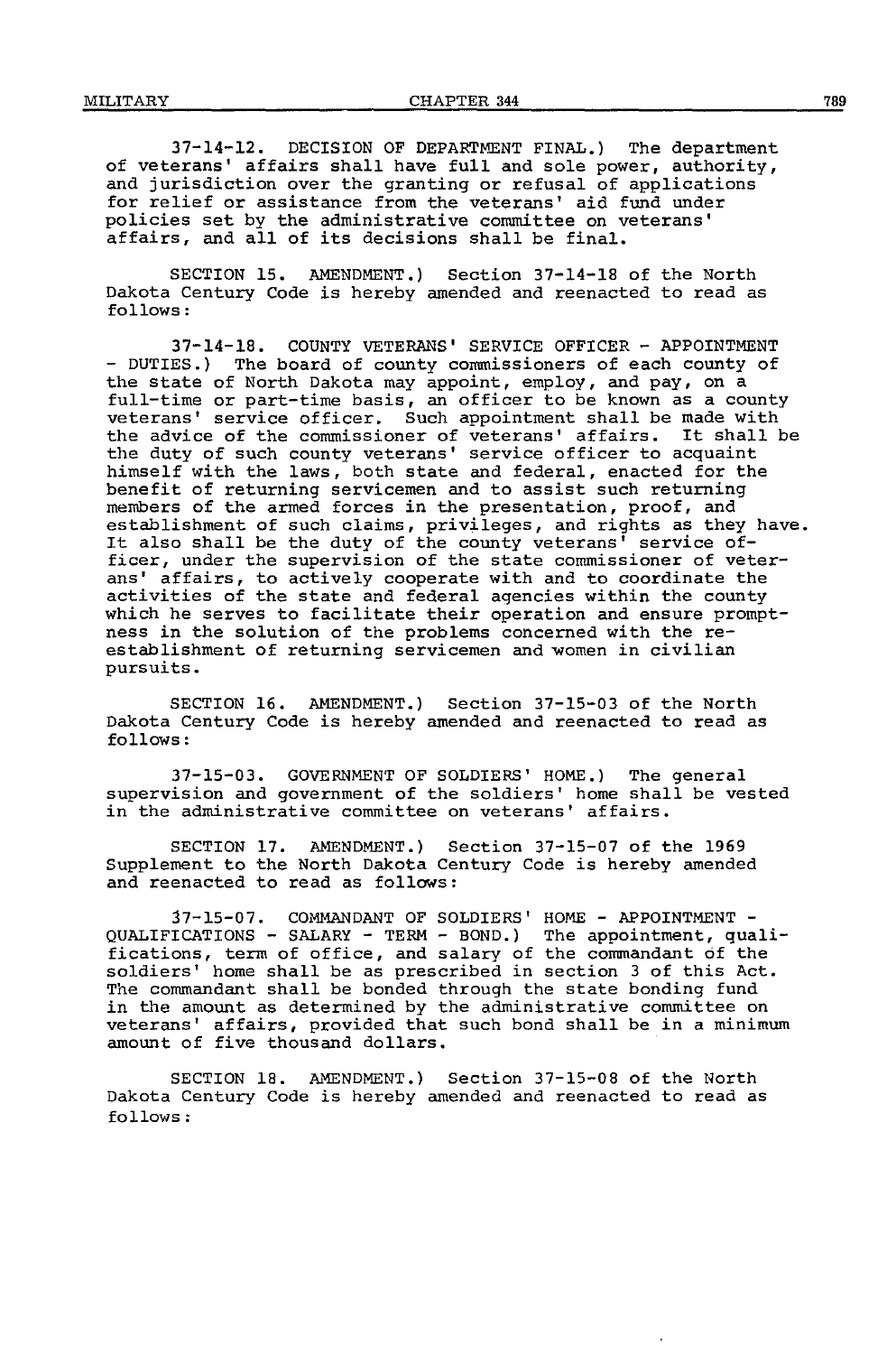37-15-08. SUBORDINATE OFFICERS - APPOINTMENT - PREFER-ENCE TO VETERANS - COMPENSATION - REHOVAL.) The commandant of the soldiers' home shall appoint all necessary subordinate officers of the home. In the appointment of such officers, the preference afforded by the provisions of section 37-01-31 shall be given to those persons who qualify as veterans under section 37-01-40. The compensation of all subordinate officers shall be fixed by the commandant, subject to legislative appropriation, and any such officer may be removed by the commandant for inefficiency or misconduct.

SECTION 19. AMENDMENT.) Section 37-15-10 of the North Dakota Century Code is hereby amended and reenacted to read as follows:

37-15-10. ADMITTANCE TO SOLDIERS' HOME - REGULATIONS GOVERNING.)

- 1. No applicant shall be admitted to the soldiers' home unless he or she has been a bona fide resident of this state for at least three years next preceding his or her application for admission thereto. The three-year residency immediately preceding applica-<br>tion may be waived if the applicant served in a North Dakota regiment or was accredited to the state of North Dakota during a war period.
- 2. All honorably discharged soldiers of the North Dakota national guard who heretofore or hereafter may become permanently disabled from any cause while in line and discharge of duty and are not able to support themselves, due to aforesaid disabilities, may be admitted to the North Dakota soldiers' home in accordance with the laws for admission of others and under such rules and regulations as the administrative committee on veterans' affairs may adopt.
- 3. The wife or widow of a United States or North Dakota serviceman mentioned in subsection 1 of section<br>37-15-02 may be admitted upon the same footing as her husband, provided, however, that such wife or<br>widow shall have entered into the contract of marriage to her husband at least five years orior to date of application or prior to the date necessary for her to obtain a United States pension and shall have attained the age of forty-five years at date of application.
- 4. No person shall be admitted to the home until he or she shall have made formal application and furnished such proof as may be required by the administrative committee on veterans' affairs and such application shall have been approved by the committee or a board of .officers of the institution which they shall designate.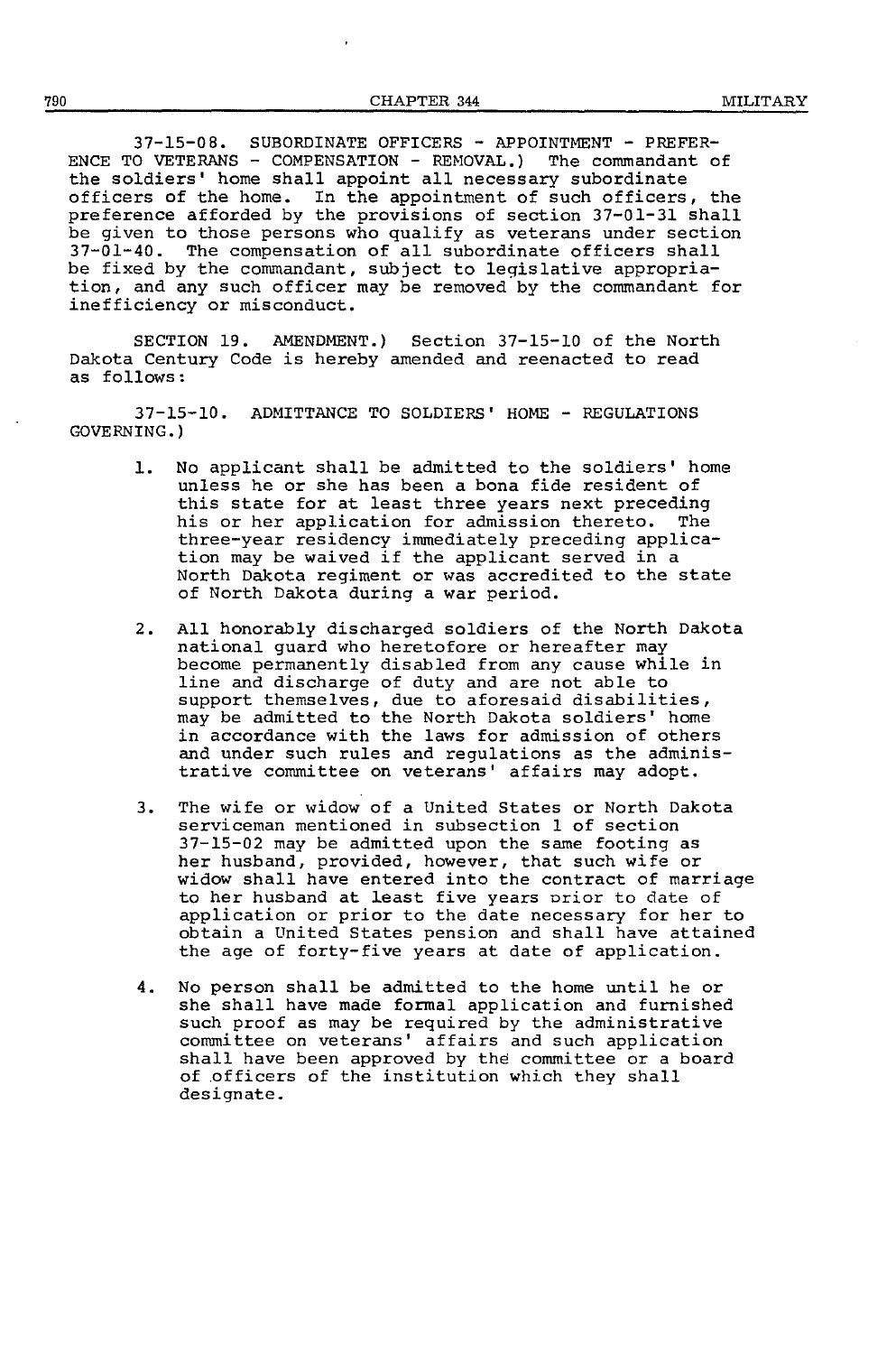5. When a member of the home who is not eligible for becomes unable from any cause to care for himself or herself under the rules and regulations prescribed by the administrative committee on veterans' affairs for<br>the admission and care of members in the home, he or she shall become a charge of the county of residence at the time of admission. No individual shall gain or lose legal residence by reason of residence in or being a member of the soldiers' home.

SECTION 20. AMENDMENT.) Section 37-15-15 of the 1969 Supplement to the North Dakota Century Code is hereby amended and reenacted to read as follows:

37-15-15. DISBURSEMENT OF MONEYS FROM SOLDIERS' HOME OPERATING FUND.) All moneys withdrawn from the soldiers' home the basis of an abstract approved by the commandant in accordance with policies established by the administrative committee on veterans' affairs, and approved by the auditing board, containing<br>an enumeration of the names and amounts to be paid each payee by the commandant in accordance with the abstract. Warrant-checks drawn upon the state treasurer against the soldiers' home operating funds for transfer of funds to an account in the Bank of North Dakota for disbursement shall be prepared by the department of accounts and purchases upon approval of the abstract by the state auditing board.

SECTION 21. AMENDMENT.) Section 37-15-16 of the 1969 Supplement to the North Dakota Century Code is hereby amended and reenacted to read as follows:

37-15-16. COMMANDANT SHALL TAKE CHARGE OF UNCLAIMED ESTATES<br>OF SMALL VALUE.) If a member of the soldiers' home shall die leaving property of the value of three hundred dollars or less, the commandant immediately shall take charge of such property.<br>If within one year of the date of the death of such member no valid claim of any heir or legatee is made for the property and no application is made for letters of administration, the commandant shall convert the property into cash without probate or other proceedings and shall deposit the cash with the state treasurer<br>who shall credit it to the soldiers' home operating fund. The who shall credit it to the soldiers' home operating fund. commandant shall make a report of his action to the administrative committee on veterans' affairs, which report shall be audited by, and spread upon the records of, the committee.

SECTION 22. AMENDMENT.) Section 37-15-19 of the 1969 Supplement to the North Dakota Century Code is hereby amended and reenacted to read as follows:

37-15-19. REPORT OF COMMANDANT TO GOVERNOR AND SECRETARY OF STATE.) On or before the first day of October of each year preceding the regular session of the legislative assembly, the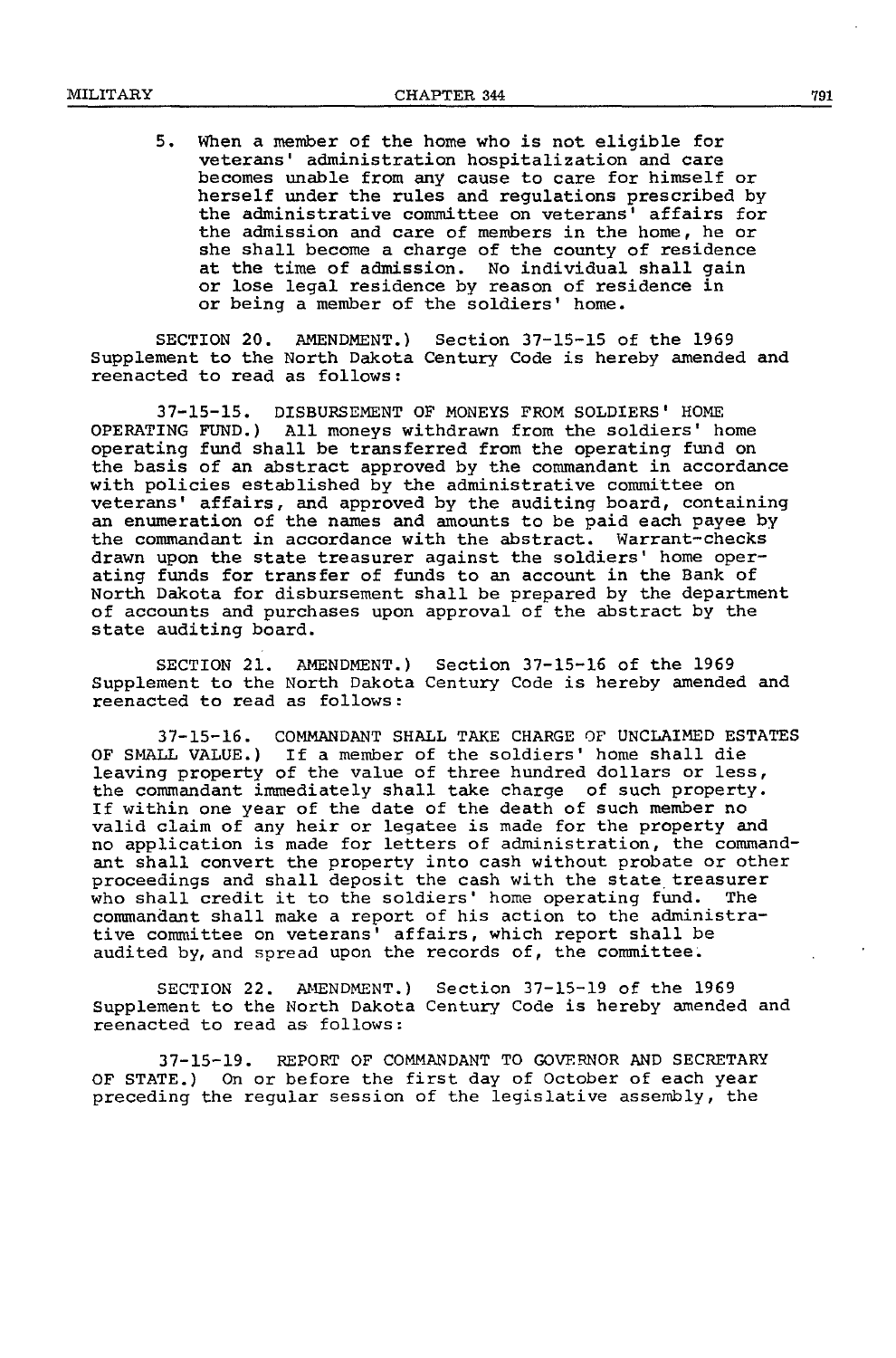commandant of the soldiers' home shall make to the governor and the secretary of state a full and detailed report as prescribed by subsection 6 of section 54-06-04 of the disbursements of the home for the two preceding fiscal years and of its condition financially and otherwise.

SECTION 23. AMENDMENT.) Section 37-15-21 of the 1969 Supplement to the North Dakota Century Code is hereby amended and reenacted to read as follows:

37-15-21. COMMANDANT MAY ACCEPT GIFTS, DONATIONS, OR BEQUESTS.) The commandant for and in behalf of the soldiers' home is hereby authorized to accept or receive any donations, gifts, or bequests offered or tendered to, or for the benefit of the soldiers' home. All such moneys received or accepted shall be used for the specific purposes for which they were given or donated. This authority shall apply and be retroactive to any or all gifts, donations, or bequests heretofore tendered, offered, or made.

SECTION 24. AMENDMENT.) Section 37-18-07 of the North Dakota Century Code is hereby amended and reenacted to read as follows:

37-18-07. COMMISSIONER'S SALARY- APPOINTMENT- QUALI-FICATIONS - TERM - BOND.) The appointment, qualifications, term of office, and salary of the commissioner shall be as prescribed in section 3 of this Act. The commissioner shall be bonded through the state bonding fund in the amount as determined by the administrative committee on veterans' affairs, provided that such bond shall be in a minimum amount of five thousand dollars. He shall be allowed such amounts for travel, clerkhire, and expenses as may be prescribed from time to time by legislative appropriations.

SECTION 25. REPEAL.) Sections 37-14-02, 37-14-03.1, 37-14-03.2, 37-14-03.4, 37-14-13, 37-14-17, 37-15-04, 37-15-05, 37-15-09, 37-15-20, 37-18-02, 37-18-03, and 37-18-09 of the North Dakota Century Code, and sections 37-14-01, 37-14-03.5, 37-14-15, and 37-15-06 of the 1969 Supplement to the North Dakota Century Code are hereby repealed.

Approved March 18, 1971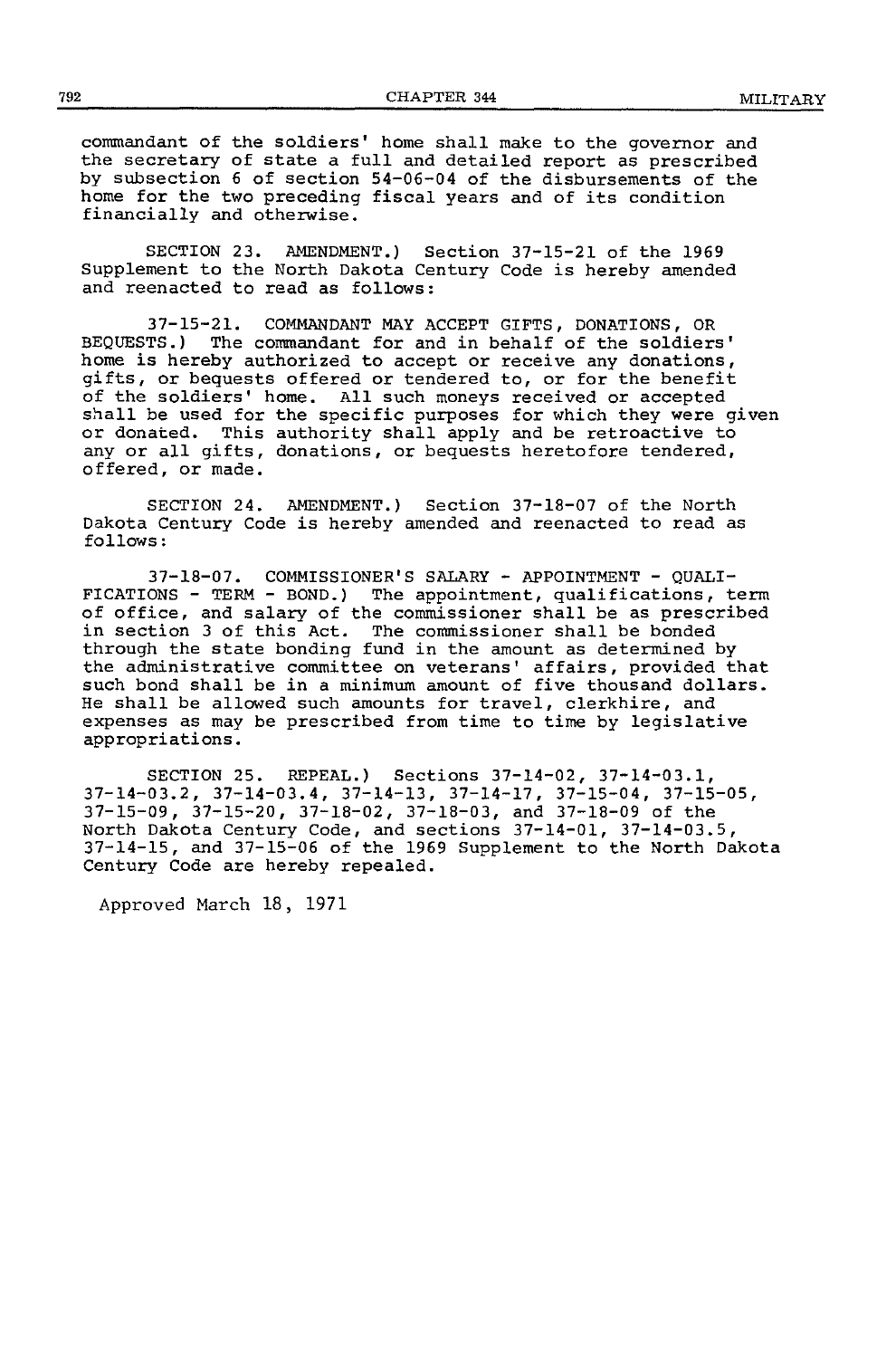#### SENATE BILL NO. 2079 (Lips, Morgan, Sanstead) (Legislative Council Study)

### CIVIL DEFENSE ADVISORY COUNCIL

AN ACT to repeal section 37-17-04 of the 1969 Supplement to the North Dakota Century Code, relating to the civil defense advisory council.

BE IT ENACTED BY THE LEGISLATIVE ASSEMBLY OF THE STATE OF NORTH DAKOTA:

SECTION 1. REPEAL.) Section 37-17-04 of the 1969 Supplement to the North Dakota Century Code *is* hereby repealed.

Approved February 19, 1971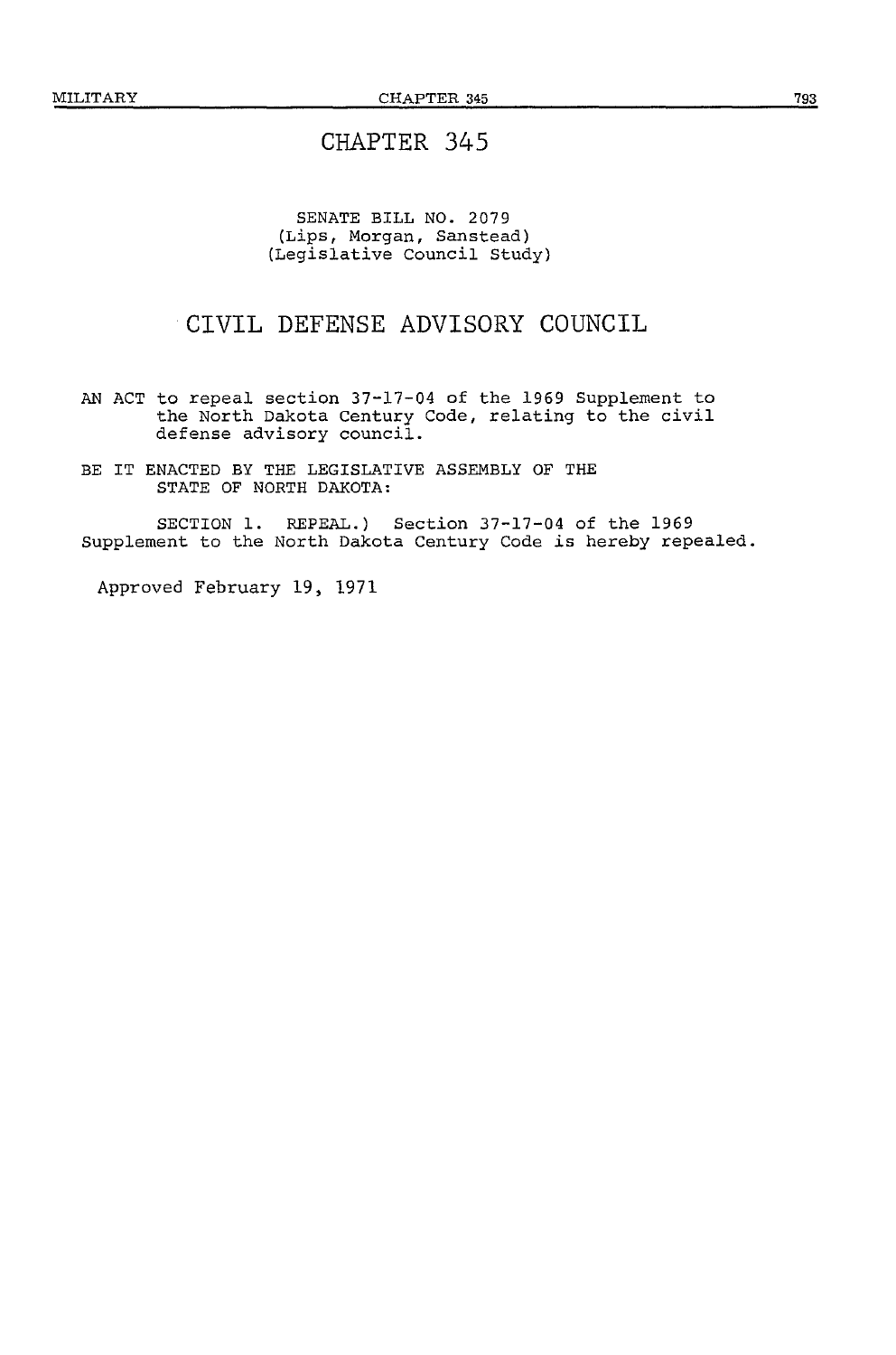SENATE BILL NO. 2456 (Lips, Van Horn)

# **VIETNAM VETERANS' BONUS**

- AN ACT to provide for Vietnam veterans' adjusted compensation, method of payment, duties of adjutant general, exemption from taxation and execution, time limits for filing, for a penalty, and for appropriations; and to create and enact section 37-24-08 of the North Dakota Century Code, relating to deduction of adjusted compensation, and declaring an emergency.
- BE IT ENACTED BY THE LEGISLATIVE ASSEMBLY OF THE STATE OF NORTH DAKOTA:

SECTION 1. TITLE.) This Act shall be known and may be cited as the "Vietnam Conflict Veterans' Adjusted Compensation Act".

SECTION 2. DEFINITIONS.) As used in this Act:

- 1. "Period of service" means the period of time beginning August 5, 1964, and ending on a date prescribed by the President or the Congress for the cessation of hostilities in Vietnam.
- 2. "Veteran" means a man or woman who served honorably and faithfully for more than sixty days on active duty in the armed forces of the United States, at any time during the period of service, and who was a resident of the state of North Dakota at the time of entering upon such duty and for at least six months prior thereto, and who has not received bonus or adjusted compensation from another state for the period of service.
- 3. "Beneficiary" in relation to a deceased veteran, means, in the order named:
	- a. The surviving unremarried husband or wife as of the date of signing the application;
	- b. The surviving child or children and the lawful issue of a deceased child or children by right of representation;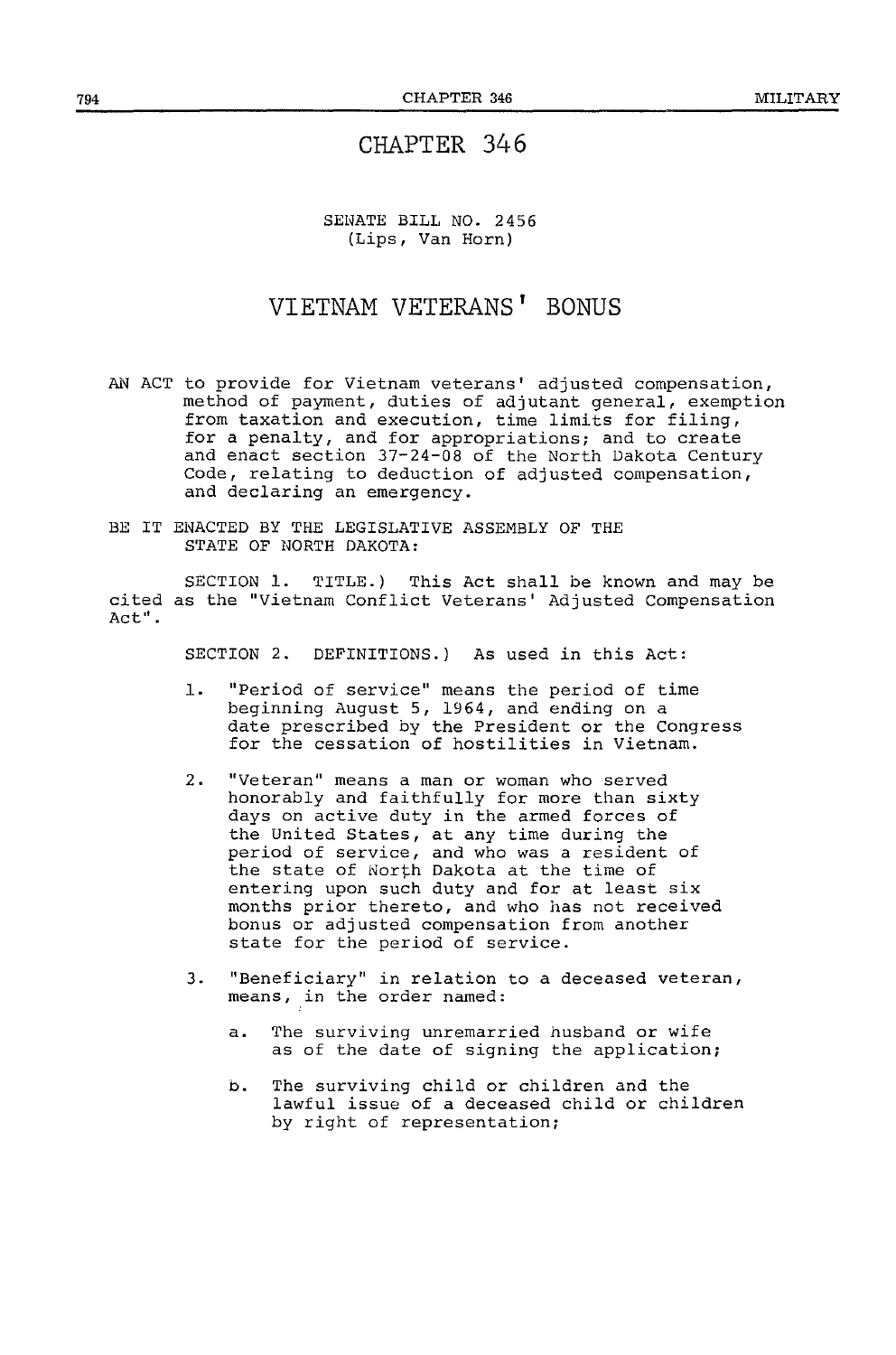- c. The surviving person standing in loco parentis; or
- d. The surviving parent or parents.
- 4. "Honorable and faithful service" shall be such service as is evidenced by:
	- a. An honorable discharge, or its equivalent;
	- b. In the case of an officer, a certificate of service; and
	- c. In the case of a veteran who has not been discharged, a certificate from appropriate service authority that his service was honorable and faithful.
- 5. "Foreign service" means service by a veteran during the period of service anywhere outside of any state of the United States and the District of Columbia.
- 6. "Domestic service" means service by a veteran during the period of service in any state of the United States and the District of Columbia.
- 7. "Adjutant general" means the adjutant general of the state of North Dakota.
- 8. "Resident" means a person who has acquired a status as follows:
	- a. Was born in and lived in the state of North Dakota until entrance into the armed forces of the United States;
	- b. Was born in, but was temporarily living outside the state of North Dakota, not having abandoned residence therein prior to entrance into the armed forces of the United States; or
	- c. Was born elsewhere but had resided within the state of North Dakota for at least six months prior to entrance into military service and had prior to or during such six-month period:
		- (1) Registered for voting, or voted in the state of North Dakota;
		- (2) Being an unemancipated minor during such period of residence, had lived with a parent or person standing in loco parentis who had acquired a residence as set forth in this section; and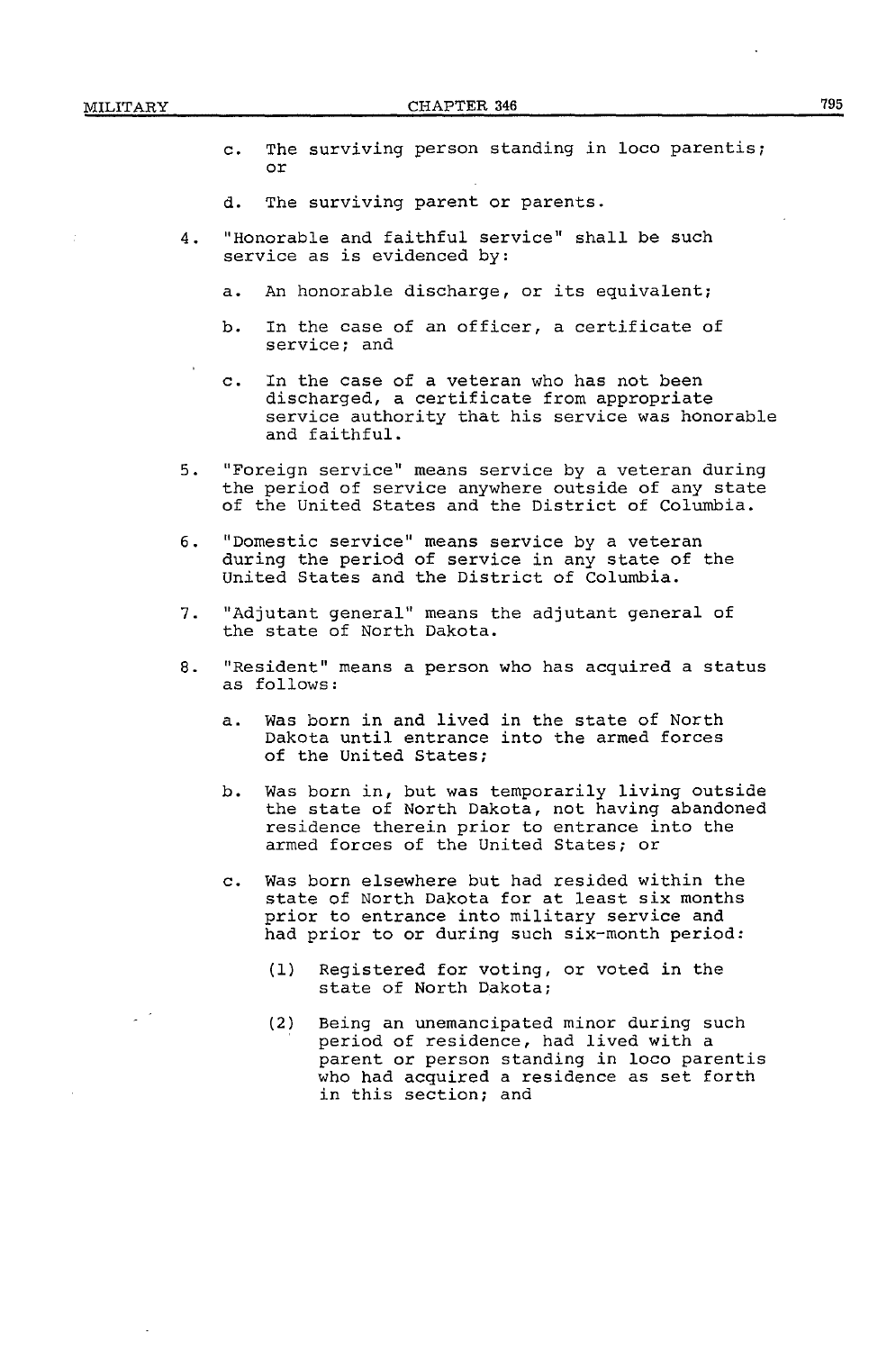- (3) If not registered for voting in the state of North Dakota, was not registered for voting in another state, and had resided in the state of North Dakota for at least six months prior to entrance into the armed forces of the United States.
- d. In all other cases where the veteran was a bona fide resident of the state of North Dakota at the time of entering the armed forces as determined in accordance with the rules and regulations of the adjutant general and the laws of the state of North Dakota. No person shall be considered a resident of North Dakota for the purpose of receiving any benefits under this Act if he was on continuous active duty in the armed forces for a period of fifteen years or more, immediately prior to August 5, 1964, and has not established actual abode in North Dakota prior to the effective date of this Act.

SECTION 3. PAYMENT OF ADJUSTED COMPENSATION FOR DOMESTIC AND FOREIGN SERVICE.) Each veteran shall be paid for domestic service twelve dollars and fifty cents for each month or major fraction thereof and shall be paid for foreign service seventeen dollars and fifty cents for each month or major fraction thereof. If the veteran be deceased, payments shall be made to the beneficiary. Applications for adjusted compensation may be filed with the adjutant general after the date of October 1, 1971.

SECTION 4. PAYMENT TO BENEFICIARY OF VETERAN WHO DIED IN ACTIVE SERVICE.) In the case of a veteran who died in active service during the period of service, there shall be paid to the beneficiary of such veteran an amount as determined by section 3 of this Act, provided that in no case shall such beneficiary be paid less than six hundred dollars.

SECTION 5. APPLICATION.) Each veteran or his beneficiary entitled to payment shall make application to the adjutant general of the state of North Dakota upon such form as may be prescribed by him, provided that if the veteran be incompetent or his beneficiary be incompetent or a minor, application shall be made by the guardian, if any, of the veteran or beneficiary, or, if there be no guardian, then by the person, determined by the adjutant general, to have assumed the major responsibility for the care of the veteran or beneficiary and to be a proper person to receive payment for the veteran or beneficiary, or in case of a veteran who is hospitalized in a state, county, or federal institution if no application has otherwise been approved by the adjutant general, by the person in charge of such institution with the approval of the adjutant general. For the purpose of this section, the word "minor" shall not include the unremarried wife of a veteran.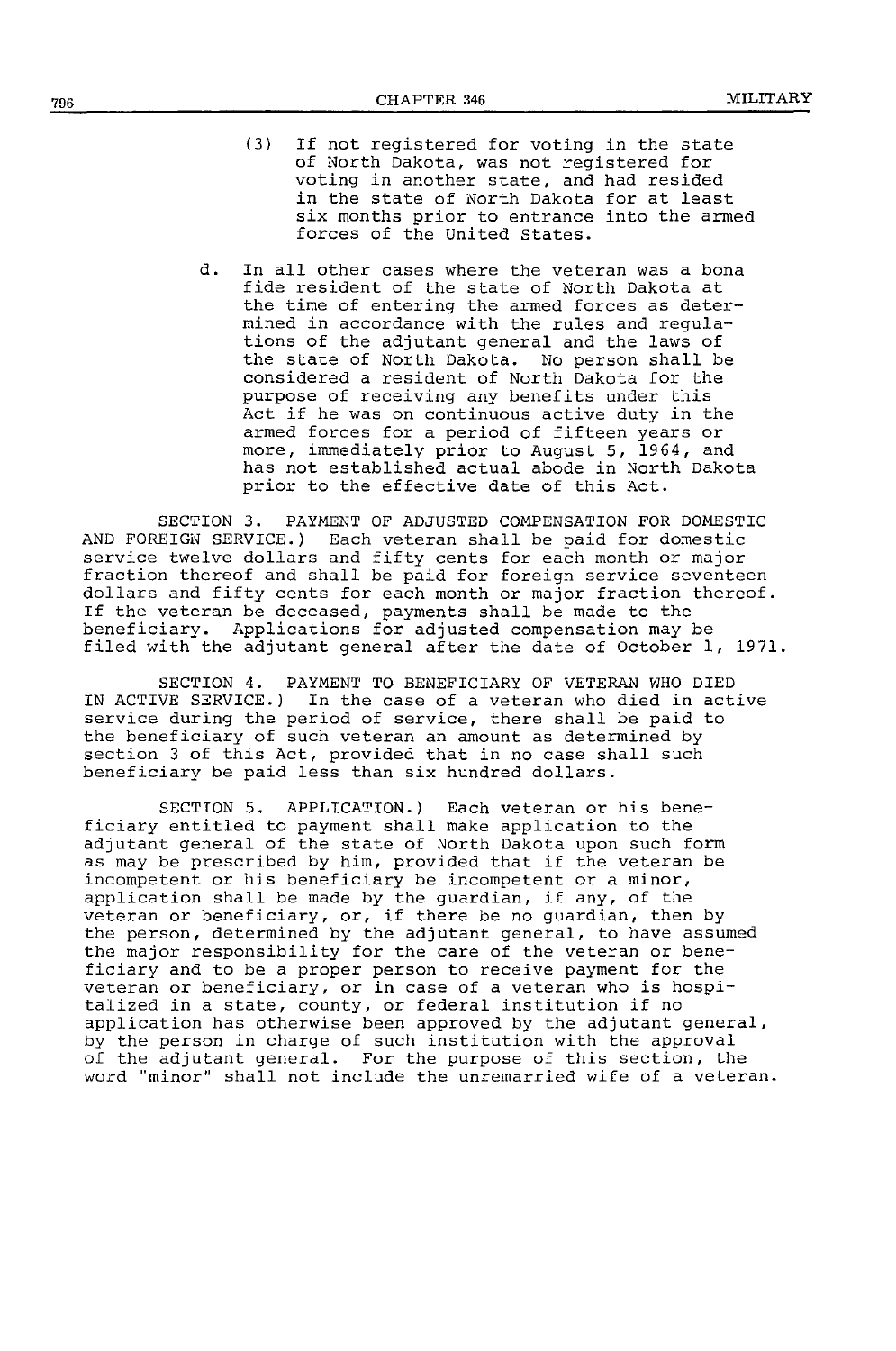Each application shall be accompanied by a certified copy of honorable discharge or by other evidence of honorable and faithful service as set forth in section 2 of this Act. Each application shall be subscribed and sworn to by the applicant in such manner as may be prescribed by the adjutant general. The adjutant general shall provide by regulation for an endorsement on the evidence of honorable and faithful service required that application for payment has been made.

SECTION 6. METHOD OF PAYMENT - DEDUCTION OF SUMS DUE<br>ONAL ASSISTANCE FUND AND VETERANS AID FUND.) Upon EDUCATIONAL ASSISTANCE FUND AND VETERANS AID FUND.) submission to him of satisfactory proof that the applicant is entitled to payment under this Act, the adjutant general shall compute the amount of payment due the applicant, make a record thereof, and forward a voucher for the payment to the department of accounts and purchases, which shall cause a warrantcheck to be issued for the amount of the claim. Payment shall be made from funds appropriated by the legislative assembly, pursuant to the amendment to the Constitution of North Dakota adopted by the Forty-first Legislative Assembly as Senate Concurrent Resolution No. 17, and approved by the people at the primary election held in September 1970. Where the veteran or the applicant for payment under this Act is indebted to the veterans' aid fund of the state of North Dakota, the adjutant general shall determine the amount of such indebtedness and certify such determination to the department of accounts and purchases, together with the record of payment due. Within the limits of the payment due, the amount of such indebtedness shall be paid to the veterans' aid fund and the applicant shall be paid the difference, if any, to which he may be entitled. Grants or stipends paid by the state to any veteran for educational assistance under chapter 37-24 of this Code shall be deducted from the adjusted compensation payable to such veteran under this Act, and the department of veterans' affairs shall certify to the adjutant general the names of those veterans that have received educational assistance and the amounts received therefor; also, the names of those veterans who will receive educational assistance and the amounts to be received within ten days after it is determined that such veteran is eligible for and will receive such educational assistance.

SECTION 7. PAYMENTS EXEMPT FROM TAXATION AND FROM EXECUTION - ASSIGNMENTS VOID - DEBTS TO STATE AND POLITICAL SUBDIVISIONS NOT DEDUCTED.) Payments under this Act shall be exempt from all taxation and from levy, garnishment, attachment, and sale on execution. Any pledge, mortgage, sale, assignment, or transfer, heretofore or hereafter made, of any right, claim, or interest in any claim or payment under this Act shall be void and payment to the veteran shall not be denied, because of any sums owed to the state or any political subdivisions except as provided in section 6 of this Act.

SECTION 8. DUTY OF ADJUTANT GENERAL - FINALITY OF DECISIONS- QUESTIONS OF RESIDENCE SUBJECT TO COURT REVIEW.)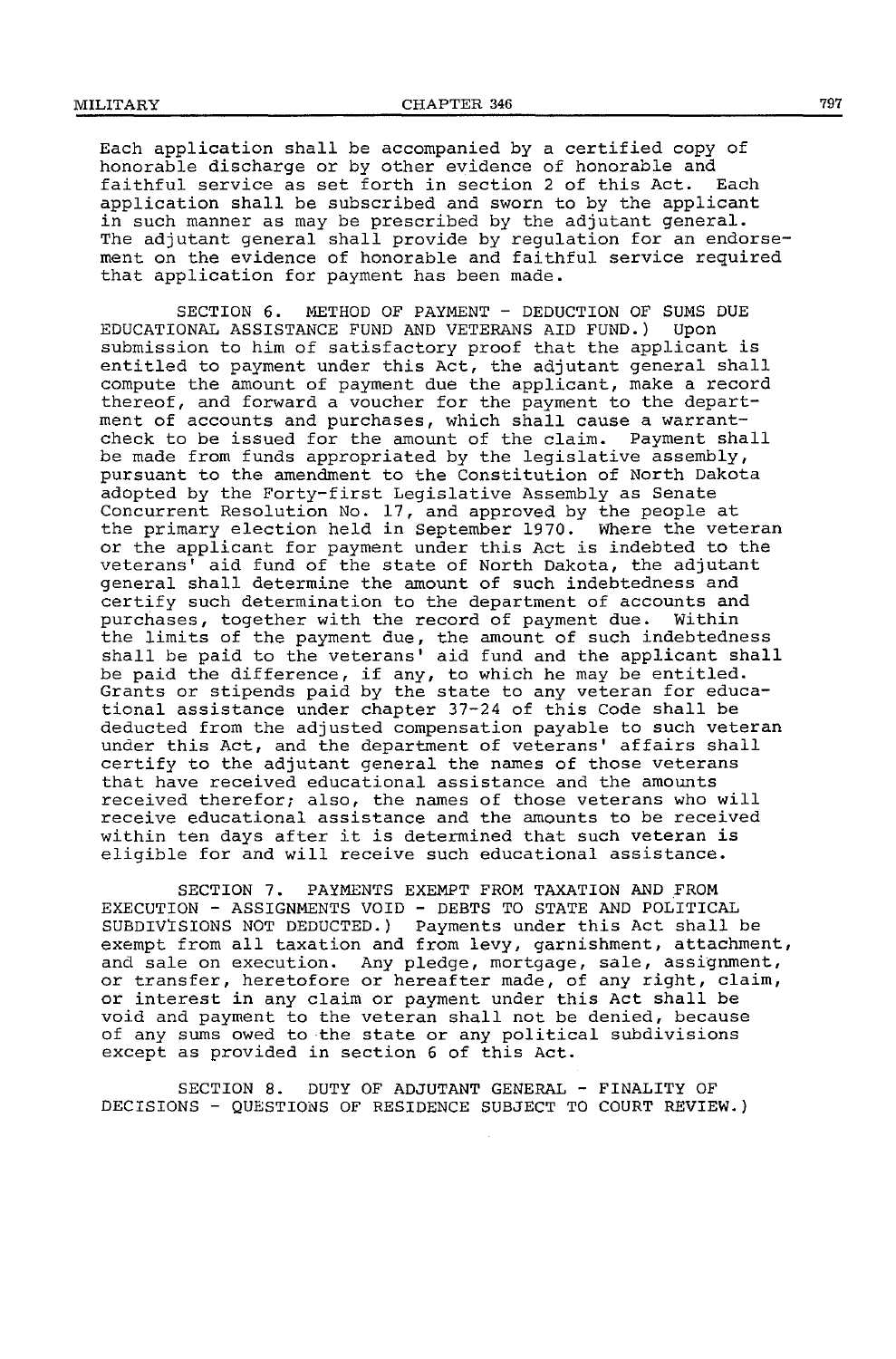For the purpose of carrying into effect the provisions of this Act, the adjutant general is charged with the administration thereof, and for that purpose he shall prepare and distribute application blanks, investigate all claims and applications filed with him, and if satisfied of the proof of such claim and application, approve the same and direct payment thereof, and shall make any regulation necessary to the efficient administration of the provisions of this Act. The books, papers, and records, together with the filing cases and equipment procured and used in the administration of this Act, shall become a part of the permanent records of the office of the adjutant general. The adjutant general shall have authority to determine any claim in any case where a doubt arises as to the eligibility of an applicant to receive payment, and the decision of the adjutant general in such case shall be final, except on questions of residence which shall be subject to review by a court of competent jurisdiction. The adjutant general shall authorize payment for prisoners of war upon their release and return.

SECTION 9. PENALTY FOR FALSE STATEMENT.) Any person who shall willfully make a false statement in the application for benefits under the provisions of this Act shall be guilty of a misdemeanor.

SECTION 10. TIME LIMIT FOR FILING OR RECEIVING APPLICATIONS.) No application for benefits under the provisions of this Act shall be filed or received after three years from the date prescribed by the President or the Congress for the cessation of hostilities in Vietnam.

SECTION 11.) Section 37-24-08 of the North Dakota Century Code is hereby created and enacted to read as follows:

37-24-08. ADJUSTED COMPENSATION TO BE DEDUCTED FROM AMOUNT OF EDUCATIONAL ASSISTANCE.) Any educational assistance to which a veteran shall be entitled under this chapter shall be reduced by the amount of any payments received under the provisions of the Vietnam Conflict Veterans' Adjusted Compensation Act. The adjutant general shall certify to the department of veterans' affairs the names of those veterans that will receive such adjusted compensation and the amounts to be received within ten days after it is determined that such veteran is eligible for. and will receive such adjusted compensation.

SECTION 12. APPROPRIATION.) There is hereby appropriated out of any moneys in the special fund in the state treasury established for the purpose of paying adjusted compensation to North Dakota veterans of the Vietnam conflict, not otherwise appropriated, the sums necessary to make payment of adjusted compensation to North Dakota veterans of the Vietnam conflict in accordance with the provisions of this Act.

SECTION 13. APPROPRIATION.) There is hereby appropriated